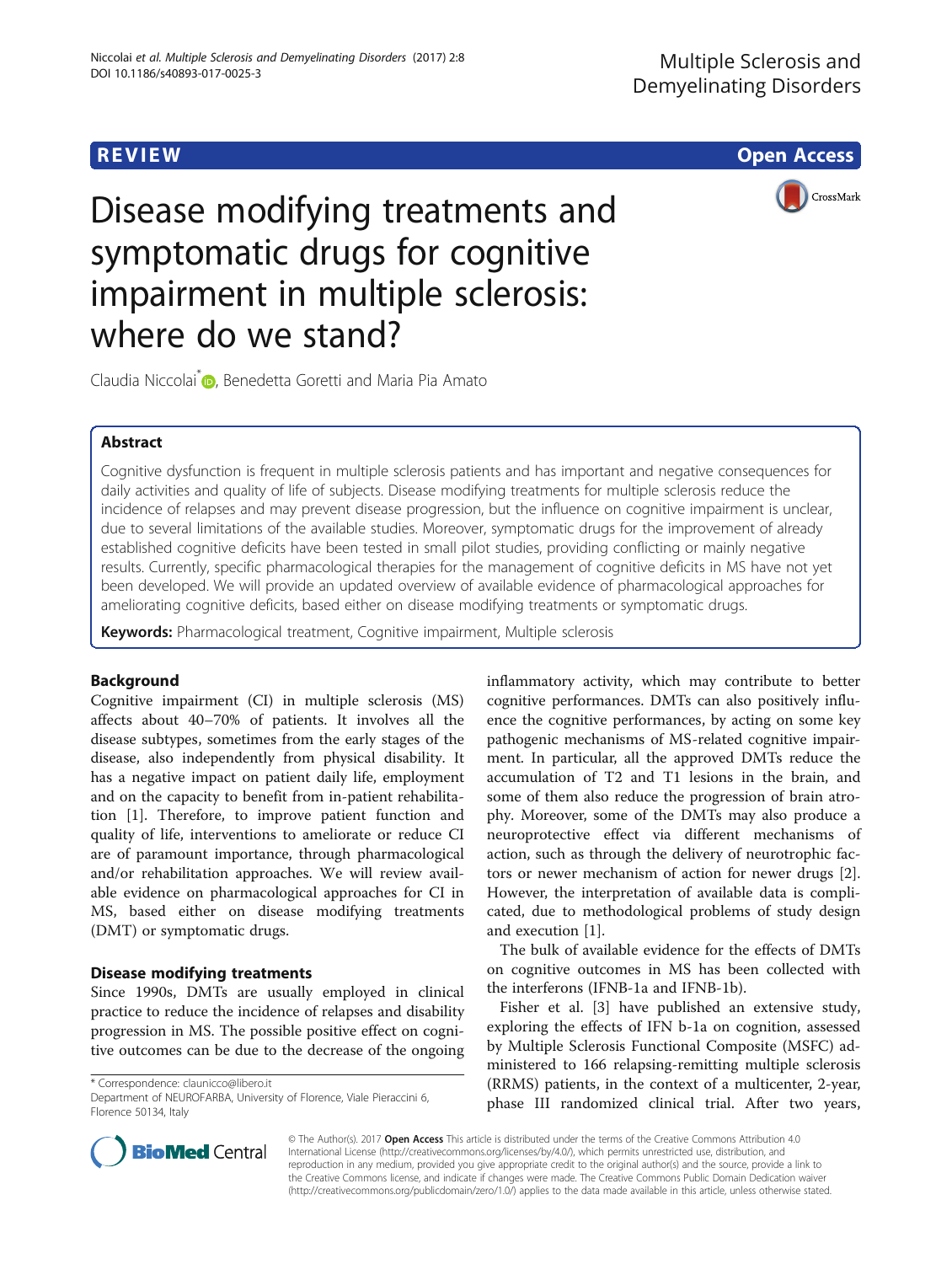adjusting for baseline performance, IFN b-1a showed a significant beneficial effect on tests of information processing speed, learning and memory, as well as a positive trend on tests of visuospatial abilities and problem solving. Although it is difficult to generalize the trial results to everyday practice, due to the extensive neuropsychological assessment, the trial showed an improvement in cognitive performance in both arms, possibly due to "practice effects", which was however significantly more pronounced in the treatment group. The treatment arm also exhibited a significantly increased time to sustained deterioration in the performance on the Paced Auditory Serial Addition Test (PASAT).

The BENEFIT (Betaferon/Betaseron in Newly Emerging MS for Initial Treatment) trial and its extension at 3 and 5 years [\[4](#page-5-0)–[6\]](#page-5-0), underline the effect of IFNB-1b on cognition in patients with clinically isolated syndromes (CIS). In these trials, patients were randomized to receive IFNB-1b immediately after the clinical event or at the end of the trial. The results showed an improvement on cognitive performance in the PASAT over the five years, whose scores were in the normal range in the majority of the subjects at baseline. Improvement on the PASAT was significantly more pronounced in the early treatment group compared with the delayed treatment group after five years, suggesting an effect of early treatment in maintaining an intact cognitive functioning [\[7](#page-5-0)]. No cognitive data have been published from the IFNB trials in persons with secondary and primary progressive MS [\[8](#page-5-0)–[12](#page-5-0)].

Most of the existing post-marketing observational studies involving interferons and cognition in MS, have been non-randomized, so we should interpreted their results with caution. We are reviewing only studies that have included at least 100 patients.

The effects IFN b-1a on cognitive function in early, mildly disabled RRMS patients were addressed in the Italian multicenter, post-marketing COGIMUS (Cognitive Impairment in Multiple Sclerosis) study [[13\]](#page-5-0). This prospective cohort study included 459 early RRMS patients treated with IFN b-1a s.c. 22 or 44 mcg in everyday clinical practice. The patients were assessed through the Brief Repeatable Neuropsychological Battery (BRNB) and the Stroop test at baseline and at 12 monthly intervals for three years for a total of four cognitive assessments. At baseline there were no differences between the two groups in demographic and clinical characteristics and in the proportions of patients impaired on more than three tests. Data on cognitive performance at baseline and 3 years were available for 318 patients of the original cohort (72.1%; 22 mcg,  $n = 153$ ; 44 mcg,  $n = 165$ ) and showed a 32% risk reduction of developing impairment in three or more tests for patients on high dose compared with those on the lower dose.

The effect of glatiramer acetate (GA) on cognition was evaluated as part of a phase III trial on RRMS where patients were randomized to receive GA (20 mg subcutaneously every day) or placebo [\[14](#page-5-0)]. Two hundred forty-eight patients were assessed by the BRNB at baseline and after 1–2 years using. Both treatment groups showed a significant improvement in cognitive performance because of "practice effects". The absence of an effect of GA on cognitive profile, could be explain by the low level of baseline cognitive abnormalities and the short-term observation period. No cognitive data have been published in primary progressive MS, although the MSFC was included in a phase III trial of GA [[15\]](#page-5-0). The impact of natalizumab on cognitive profile was investigated in a phase III clinical trials of RRMS patients -the AFFIRM (Natalizumab Safety and Efficacy in Relapsing Remitting Multiple Sclerosis) and SENTINEL (Safety and Efficacy of Natalizumab in Combination with Interferon Beta-1a in Patients with Relapsing Remitting Multiple Sclerosis) [[16, 17\]](#page-5-0). Both studies showed a positive effect on cognition in all the subjects treated with natalizumab, although the cognitive outcome was evaluated only by the PASAT.

Iaffaldano et al. [[18](#page-5-0)] have examined the effects of natalizumab on cognitive performance in an uncontrolled observational study, by the BRNB and the Stroop test, calculating a global score, defined Cognitive Impairment Index (CII) every 12 months, that allowing the evaluation of changes in cognitive performances independently by the number of cognitive tests failed, using the mean and SD from the normative sample of Rao's battery and the Stroop Test. One hundred and 53 patients completed 1 and 2 year-natalizumab treatment, respectively, at the standard dose of 300 mg every 4 weeks intravenously. After 1 year of treatment the percentage of cognitively impaired patients decreased from 29% at baseline to 19% and the mean baseline values of the CII and fatigue scores were significantly reduced. These significant effects were confirmed in the subgroup of patients treated up to 2 years.

Stephenson et al. [\[19\]](#page-5-0) have conducted a prospective, uncontrolled study in 333 patients on the effect of natalizumab in patient-reported outcomes measures. After 12 months of pharmacological treatment, 69% to 88% of patients reported an improvement in quality of life assessed by the SF-12v2 [[20](#page-5-0)], the MSIS-29 [\[21\]](#page-5-0), the FS [[22](#page-5-0)], the DS scale [\[23\]](#page-5-0), fatigue assessed by the MFIS [[24](#page-5-0)] and cognition assessed by the MOS-Cog [\[25\]](#page-5-0). Reduction of self-reported fatigue assessed by the Fatigue Scale for Motor and Cognitive functions (FSMC) was also reported in the large uncontrolled TYNERGY study [\[26, 27\]](#page-5-0).

Although the above studies showed positive influence of natalizumab treatment on cognition, there are limits in the validity of results, due to observational,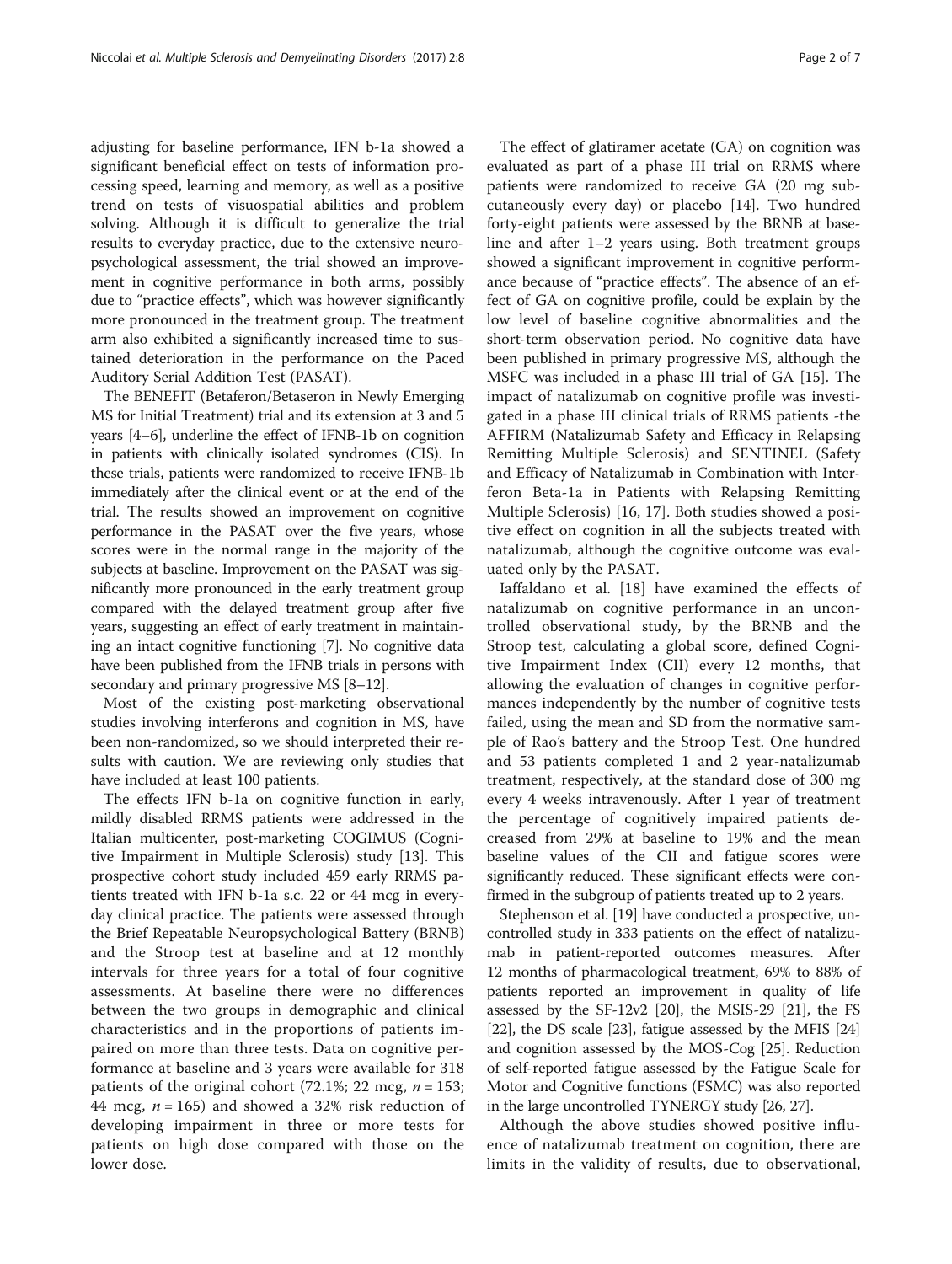non-randomized studies design and the absence of a control group.

In the FREEDOMS trial, a 24 month, RCT of oral fingolimod compared with placebo in patients with RRMS, a significant effect on the MSFC was observed in both groups compared with the placebo group (Cohen et al., 2010) [[28](#page-6-0)]. Trials on newer oral and biologic DMTs have included the PASAT in the context of the MFSC, although no cognitive results have been published so far.

In conclusion, all these study limitations do not allow to achieve firm conclusions. In fact, the studies with DMTs have shown weak positive effects on cognition and the methodological limitations reduce the strength of the results. The majority of randomized controlled trials on DMT are not appropriate to detect cognitive changes. Cognition is not the primary outcome and often the only explorative measure of cognition is the PASAT, in the context of the MSFC [[29\]](#page-6-0). Observational studies on DMT are non-randomized, have included small sample of patients with different clinical characteristics, used heterogeneous cognitive assessment tools and outcome measures and have not considered the patients' cognitive status at baseline. We can only speculate that early treatment may be the most effective way to preserve intact cognitive functioning and delay the development of cognitive impairment, on the basis of studies focusing on CIS and early RRMS patients. Future trials should assess cognition more systematically, to better understand the potential effect of the new DMT on the patient cognitive performance [[1\]](#page-5-0).

# Symptomatic drugs

Due to frequent association between fatigue and cognitive impairment in MS patients and the hypothesis of a shared pathophysiologic basis, it has been speculated that drugs used for the symptomatic management of fatigue in MS may be beneficial also for cognitive functioning [[30](#page-6-0)]. Studies on symptomatic drugs in MS have focused on improving performance in specific, impaired cognitive domains, typically involved in the profile of neuropsychological deficits in MS, such as information processing speed and complex attention or episodic memory. Most of these studies show a few methodological limitations, in particular small sample sizes, the study design, not inclusion of impaired cognition and heterogeneity of cognitive outcomes. The main features of these studies are synthesized in Table [1.](#page-3-0)

Geisler et al. [[31\]](#page-6-0) evaluated 45 MS patients treated with amantadine, pemoline, or placebo for 6 week. Fatigue did not significantly correlate with any of the neuropsychological outcome measures at baseline or after treatment and there were no significant differences in cognitive performance between amantadine, pemoline, and placebo patients. The neuropsychological

measures were tests of attention (Digit Span, Trail Making Test, and Symbol Digit Modalities Test), verbal memory (Selective Reminding Test), nonverbal memory (Benton Visual Retention Test), and motor speed (Finger Tapping Test). All groups improved on tests of attention, verbal memory and motor speed, probably due to "practice effects".

Studies with patients treated with modafinil, have done uncertain results. Moller et al. [[32\]](#page-6-0) conducted a doubleblind, placebo-controlled randomized trial involving 121 patients with MS and fatigue, finding that modafinil had no great effects on fatigue or cognitive dysfunction. Another study with modafinil suggested a positive treatment effect on other neuropsychological tests, but this study was not placebo-controlled [\[33\]](#page-6-0). In a double-blind, placebo-controlled study conducted by Bruce et al. [\[34](#page-6-0)], 23 patients with MS had significantly improved delayed memory on a list-learning task after they took modafinil, but no improvement on other cognitive domains or self-reported fatigue. Recently, Ford-Johnson et al. [[35](#page-6-0)] showed no effect of modafinil on learning and memory performance. However, participants showed improvement in working memory task administered, the Wechsler Adult Intelligence Scale-III (WAIS-III) Letter-Number Sequencing task, as compared with those on placebo.

Acetylcholinesterase inhibitors (AChEIs) used in Alzheimer's disease have been tested for improving cognition in other neurological disorders. Specifically, in MS, it is hypothesized that disruption of cholinergic pathways and impaired axonal transport of acetylcholine may produce a reduction of cholinergic drive that might underlie at least in part cognitive dysfunction [[1\]](#page-5-0). Parry et al. [[36\]](#page-6-0) have suggested that rivastigmine, a central cholinesterase inhibitor, can perform an acute modulation of potentially adaptive functional changes in cognitive functioning. They studied ten patients with MS and 11 healthy controls using a functional MRI (fMRI) during the execution of Stroop task. All the participants took the drug. In five out of ten MS patients there were a relative normalization of the abnormal Stroop-associated pattern of brain activation, although no change in brain activation was found in any of four healthy controls taking the drug. Cader et al. [\[37](#page-6-0)] showed the administration of rivastigmine significantly enhanced fMRI activation in the prefrontal regions for the Stroop task, in a group of 15 MS patients. In this small study, there were no significant changes in the neuropsychological task performance, 11 of 15 patients showed improvements, whereas 4 of 15 patients showed decline. Shaygannejad et al. [\[38\]](#page-6-0) enrolled 60 MS patients with cognitive impairment in a 3-month single-center, double-blind, placebocontrolled clinical trial. Patients were randomly allocated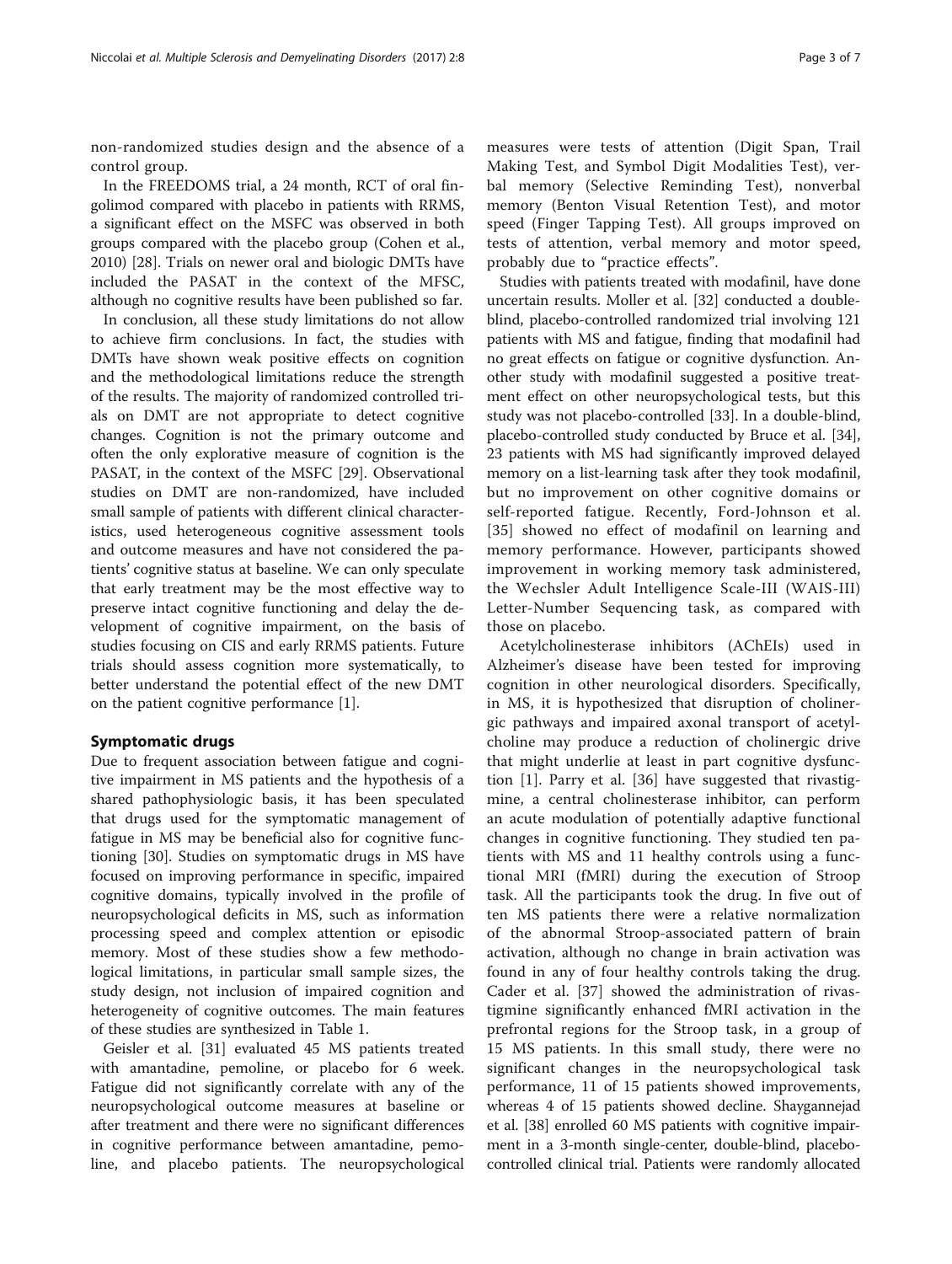| Authors, year                                 | Drug                 | Number treated | Design                             | Duration        | Cognitive results                 |
|-----------------------------------------------|----------------------|----------------|------------------------------------|-----------------|-----------------------------------|
| Geisler et al., 1996 [31]                     | Amantadine, pemoline | 16             | DB, PC, RCT                        | 6 weeks         | No improv.                        |
| Moller et al., 2011 [32]                      | Modafinil            | 62             | DB, PC, RCT                        | 8 weeks         | No improv.                        |
| Lange et al., 2009 [52]                       | Modafinil            | 8              | DB, PC, RCT                        | 8 weeks         | Improvement                       |
| Stankoff et al., 2005 [53]                    | Modafinil            | 59             | DB, PC, RCT                        | 5 weeks         | No improv.                        |
| Wilken et al., 2008 [33]                      | Modafinil            | 23             | Randomized,<br>evaluator blind     | 4 months        | Improvement                       |
| Bruce et al., 2012 [34]                       | Armodafinil          | 16             | DB, PC, CO                         | 1 week          | Improvement                       |
| Ford-Johnson et al., 2016 [35]                | Modafinil            | 16             | DB, CO                             | 5 weeks         | Improvement                       |
| Shaygannejad et al. [38]                      | Rivastigmine         | 30             | DB, PC, RCT                        | 12 weeks        | No improvement                    |
| Parry et al., 2003 [36]                       | Rivastigmine         | 10             | OLT                                | 4-6 weeks       | Improvement                       |
| Cader et al., 2009 [37]                       | Rivastigmine         | 15             | CO, SB                             | 4-6 weeks       | No improv.                        |
| Krupp et al., 2004 [39]                       | Donepezil            | 35             | DB, PC, RCT                        | 24 weeks        | Improvement                       |
| Krupp et al., 2011 [40]                       | Donepezil            | 61             | DB, PC, RCT                        | 24 weeks        | No Improv.                        |
| Lovera et al., 2010 [41]                      | Memantina            | 58             | DB, PC, RCT                        | 16 weeks        | No improv.                        |
| Villoslada et al., 2009 [54]                  | Memantina            | 19             | DB, PC, CO                         | 12 months       | No improv.                        |
| Peyro Saint Paul et al., 2016 [42]            | Memantina            | 50             | DB, PC, PG, RCT                    | 52 weeks        | No improv.                        |
| Benedict et al., 2008 [43]                    | /-amphetamine        | 19             | Counterbalanced.<br>within-subject | 4x single doses | Improvement                       |
| Morrow et al., 2009 [44]                      | /-amphetamine        | 108            | DB, PC, RCT                        | 4 weeks         | No improv.                        |
| Sumowki et al., 2011 [45] (re-analysis of 66) | /-amphetamine        | 108            | DB, PC, RCT                        | 4 weeks         | Improvement                       |
| Harel et al., 2009 [46]                       | Methylphenidate      | 14             | DB, PC, RCT                        | Single dose     | Improvement                       |
| Lovera et al., 2007 [55]                      | Ginkgo biloba        | 20             | DB, PC, RCT                        | 12 weeks        | No improv.                        |
| Lovera et al., 2012 [56]                      | Ginkgo biloba        | 61             | DB, PC, RCT                        | 12 weeks        | No improv.                        |
| Johnson et al., 2006 [57]                     | Ginkgo biloba        | 12             | DB, PC, PG                         | 4 weeks         | Improvement variable<br>responses |
| Magnin et al., 2015 [48]                      | Fampridine           | 50             | OLT                                | 4 weeks         | Improvement                       |
| Pavsic et al., 2015 [49]                      | Fampridine           | 30             | OLT                                | 4 weeks         | No improv.                        |
| Jensen et al., 2014 [50]                      | Fampridine           | 108            | OLT                                | 26-28 days      | Improvement                       |
| Romero et al., 2015 [47]                      | Cannabis             | 20             | PG                                 | Single dose     | No improv.                        |

<span id="page-3-0"></span>Table 1 Overview of the main studies on symptomatic treatments for cognitive impairment in multiple sclerosis

DB double blind, PC placebo controlled, RCT randomized controlled trial, CO crossover, SB single blind, OLT open label trial, PG parallel group

to receive a 12-week treatment course of either rivastigmine (1.5 mg once a day increment over 4 weeks to 3 mg twice daily) or placebo. Response to treatment was assessed by the Wechsler Memory Scale (WMS) at baseline and 12 weeks after the start of therapy. They observed a significant memory improvement occurred in both groups, possibly due to "practice effects" and the average WMS general memory score at the end of trial did not change between rivastigmine and placebo group.

The effects of Donepezil on cognitive function in MS have also investigated. Krupp et al. [[39\]](#page-6-0) conducted a randomized, double-blind, placebo-controlled, single-center clinical trial of 69 patients with MS who were selected for initial memory difficulties and randomly assigned to receive a 24-week treatment course of either donepezil (10 mg daily) or placebo. Donepezil improved memory performance on the Selective Reminding Test (SRT) when compared with placebo and this benefit remained significant after controlling for several demographic and clinical covariates. Patients in the donepezil group were significantly more likely to self-report memory improvement than those receiving placebo. More recently, Krupp et al. [\[40](#page-6-0)], investigated the effects of 10 mg daily of donepezil ( $n = 61$ ) versus 10 mg of placebo ( $n = 59$ ) in 120 cognitively impaired MS patients. After 24 weeks, there were no improvements in memory performance on SRT in the donepezil group, although the subgroup of patients exhibiting more severe degrees of cognitive dysfunction.

Lovera et al. [\[41](#page-6-0)] conducted a multicenter doubleblind placebo-controlled clinical trial in MS patients with cognitive impairment. Fifty-eight patients were treated with memantine at 20 mg daily and 68 controls were tested. The results showed that patients treated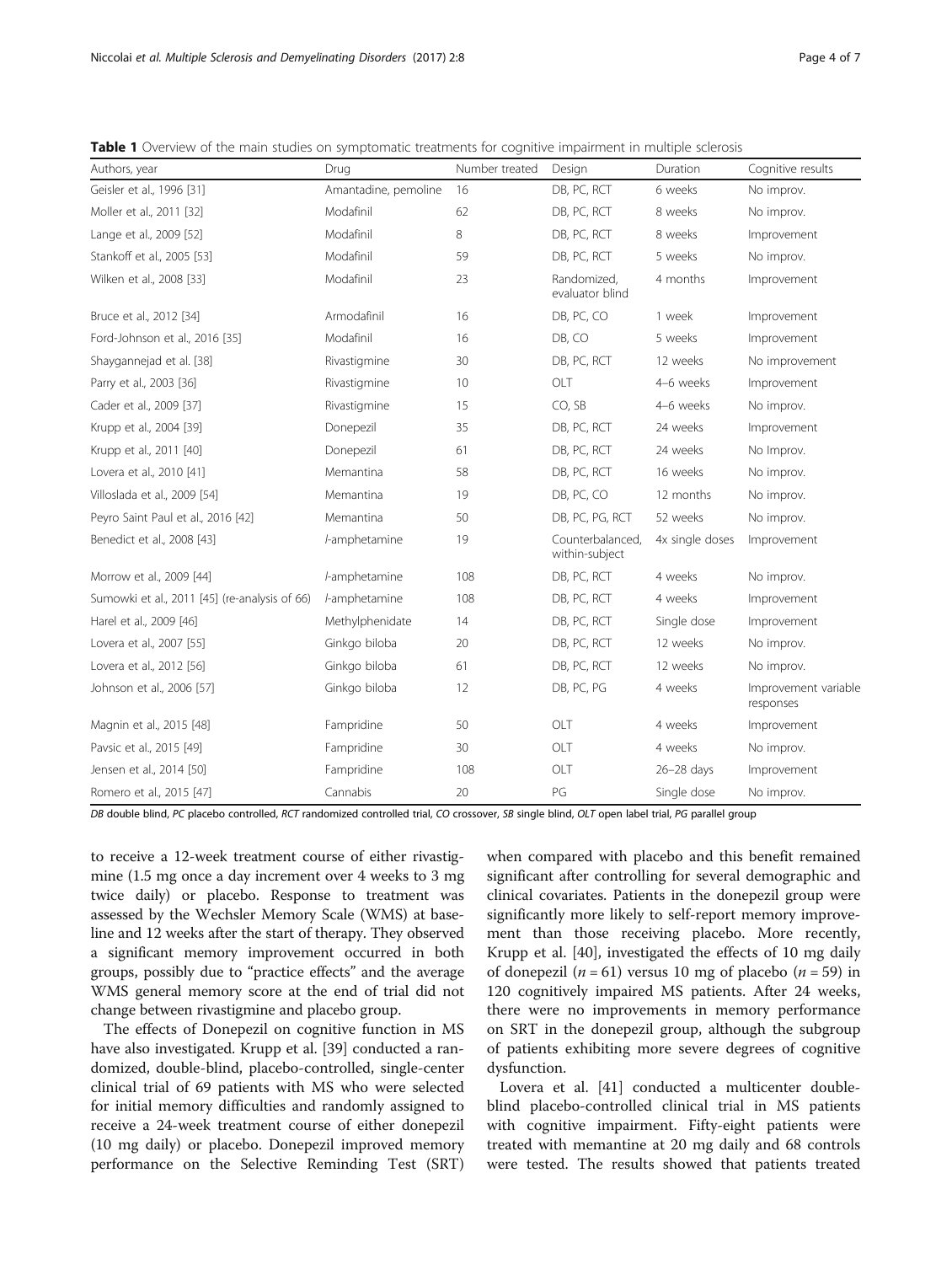had no improvements in cognitive performance assessed by PASAT and California Verbal Learning Test-II (CVLT-II) Long Delay Free Recall (LDFR). Recently, Peyro Saint Paul et al. [[42\]](#page-6-0) conducted a study for examining the efficacy and safety of a long-term administration of memantine as a symptomatic treatment for cognitive disorders in 50 patients. In this double-blind, placebo-controlled, parallel group, randomized trial, the participants were assigned to receive memantine (20 mg/day) or a placebo for 52 weeks. No differences between the placebo and memantine groups were observed in the PASAT score, used as primary neuropsychological outcome.

It is reasonable to consider in this overview also CNS stimulants for MS patients and their influence on cognitive profile. In a pilot double-blind, placebo-controlled study involving 19 MS patients [[43\]](#page-6-0), single 45 mg doses of L-amphetamine sulfate in MS were associated with improved performance on information processing speed. Morrow et al. [[44\]](#page-6-0) tested 151 clinically definite MS patients randomized to L-amphetamine or to placebo in a 6-week. The trial results did not confirm any significant improvement on Symbol Digit Modalities Test (SDMT) or on the subjective ratings of cognition. In a re-analysis of the study conducted by Sumowski et al. [\[45\]](#page-6-0), the Authors suggested the drug may act by improving hippocampal function. In fact, there was a significant effect of L-amphetamine sulfate on auditory/verbal and visual/ spatial memory in the cognitively impaired MS patients. Harel et al. studied the effect of methylphenidate on 26 MS patients with impaired attention in a double-blind placebo-controlled trial [\[46\]](#page-6-0). The patients were randomized to receive a single dose of 10 mg methylphenidate or placebo. Attention was assessed using PASAT-3" and PASAT-2" at baseline and one hour after drug/placebo administration. Methylphenidate significantly improved performance of both PASAT-3" and PASAT-2" tests by 22.8 and 25.6% respectively, while no significant changes were observed in placebo treated patients.

Recently the use of the cannabis has been approved for the symptomatic treatment of spasticity. Romero et al. [\[47](#page-6-0)] conducted a study on the effect of cannabis on cognition. They examined 20 MS patients who smoke cannabis for symptom relief, and 19 matched noncannabis-smoking MS patients. Patients were evaluated by the BRNB and structural MRI scans. Results showed that decreased regional brain volume was associated with poorer performance on all neuropsychological tests in MS patients who smoked cannabis. Specially cannabissmoking MS patients showed significantly lower performance on the 10/36 spatial recall test and the PASAT.

Few studies have preliminarily explored the impact of fampridine (4-aminopyridine) on motor and cognitive parameters. Results from a trial conducted by

Magnin et al. [\[48](#page-6-0)] with 50 MS patients, showed that verbal fluencies were significantly improved after fampridine treatment. Pavsic et al. [[49\]](#page-6-0) conducted a nonrandomized study including 30 patients with different types of MS, treated with 10 mg of fampridine twice daily. They obtained a gait performance of 56.7% and after 28 days of treatment, significant improvement among responders occurred in total MSFC score. However, there was no statistically significant improvement of PASAT.

Jensen et al. performed another open-label study of 108 MS patients treated with fampridine 10 mg BID. After 26–28 days of treatment, results showed significant improvements on quantitative tests of upper and lower limb functions as well as the SDMT [[50](#page-6-0)].

We can summarize that, taking together, all these weak results do not support the use of any of the above symptomatic drugs for improving MS-related cognitive impairments.

## Conclusions

Over the past two decades MS-related cognitive dysfunction has received growing attention. Validated brief and extensive batteries for the neuropsychological assessment of MS patients are now available [[1\]](#page-5-0). The approach to cognitive assessment should be extensive, taking into account possible confounding factors. Among these, fatigue, depression, comorbidities and also the possible harmful effect of symptomatic medications on cognition, such as benzodiazepines, antiepileptic drugs, anticholinergic drugs used for bladder dysfunction [\[1](#page-5-0)].

Despite the great availability of pharmacological drugs for reducing disease activity in MS, no effective symptomatic treatment has been established for cognitive impairment. The results of studies are inconsistent or negative and the few positive findings have not been confirmed in successive trials. Pharmacological therapies of comorbidities that can contribute to poor cognitive performance, such as depression or fatigue, may also provide cognitive benefits, but currently there are not consistent evidences in this area. The use of cognitive enhancer agents could have a positive effect in contrasting the side effects of other drugs (such as benzodiazepines, baclofen, alpha lytic, etc.) which are currently used to treat other participating symptoms. The research in this field must be considered preliminary. The findings that we already have are controversial and not sufficiently strong to currently recommend the clinical use of these classes of medications for treating CI. Further studies in this field could combine older and newer pharmacological strategies with cognitive rehabilitation and, possibly, physical exercise [[51](#page-6-0)].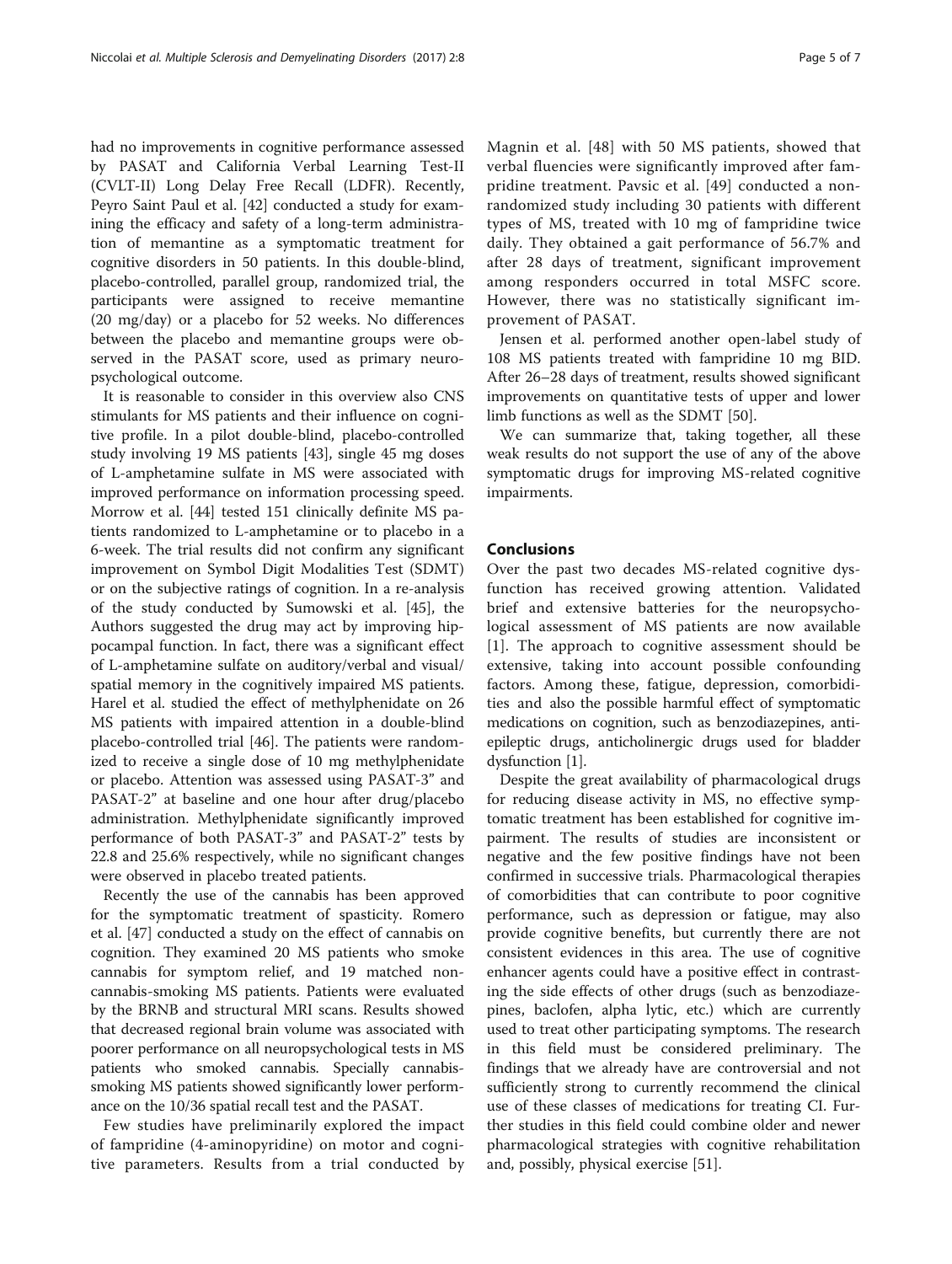## <span id="page-5-0"></span>Abbreviations

AchEIS: Acetylcholinesterase inhibitors; AFFIRM: Natalizumab safety and efficacy in relapsing remitting multiple sclerosis; BRNB: Brief repeatable neuropsychological battery; CI: Cognitive impairment; CII: Cognitive impairment index; CIS: Clinically isolated syndrome; COGIMUS: Cognitive impairment in multiple sclerosis; CVLT-II: California Verbal Learning Test-II; DMT: Disease modifying treatment; DS: Disease step; fMRI: Functional magnetic resonance imaging; FS: Functional status; FSMC: Fatigue scale for motor and cognitive functions; GA: Glatiramer acetato; LDFR: Long delay free recall; MFIS: Modified fatigue impact scale; MOS-Cog: Medical outcome scale cognitive functioning; MS: Multiple sclerosis; MSFC: Multiple sclerosis functional composite; MSIS-29: Multiple sclerosis impact scale; PASAT: Paced auditory serial addition test; RRMS: Relapsing remitting multiple sclerosis; SDMT: Symbol digit modalities test; SENTINEL: Safety and Efficacy of Natalizumab in Combination with Interferon Beta-1a in Patients with Relapsing Remitting Multiple Sclerosis; SF-12v2: Short form 12 version 2; SRT: Selective reminding test; WAIS-III: Wechsler Adult Intelligence Scale-III; WMS: Wechsler memory scale; BENEFIT: (Betaferon/Betaseron in Newly Emerging MS for Initial Treatment)

## Acknowledgements

Not applicable.

#### Funding

Not applicable.

#### Availability of data and materials

Data sharing is not applicable to this article as no datasets were generated or analysed during the current study.

### Authors' contributions

All authors wrote the manuscript. MPA drafted/revised the manuscript. All authors read and approved the final manuscript.

#### Competing interests

CN and BG have no competing interests. MPA received grants/research supports from Biogen, Teva, Merck Serono, Novartis; received honoraria from Merck Serono, Biogen, Teva, Novartis, Almirall.

#### Consent for publication

Not applicable.

Ethics approval and consent to participate Not applicable.

## Publisher's Note

Springer Nature remains neutral with regard to jurisdictional claims in published maps and institutional affiliations.

# Received: 1 February 2017 Accepted: 21 April 2017

#### References

- Amato MP, Langdon D, Montalban X, Benedict RH, DeLuca J, Krupp LB, et al. Treatment of cognitive impairment in multiple sclerosis: position Paper. J Neurol. 2013;260(6):1452–68.
- 2. Gold R, Wolinsky JS, Amato MP, Comi G. Evolving expectations around early management of multiple sclerosis. Ther Adv Neurol Disord. 2010;3(6):351–67.
- Fischer JS, Priore RL, Jacobs LD, Cookfair DL, Rudick RA, Herndon RM, et al. Neuropsychological effects of interferon beta-1a in relapsing multiple sclerosis. Multiple Sclerosis Collaborative Research Group. Ann Neurol. 2000; 48:885–92.
- 4. Kappos L, Polman CH, Freedman MS, Edan G, Hartung HP, Miller DH, et al. Treatment with interferon beta-1b delays conversion to clinically definite and McDonald MS in patients with clinically isolated syndromes. Neurology. 2006;67(7):1242–9.
- Kappos L, Freedman MS, Polman CH, Montalbán X, Hartung HP, Hemmer B, et al. Effect of early versus delayed interferon beta-1b treatment on disability after a first clinical event suggestive of multiple sclerosis: a 3-year follow-up analysis of the BENEFIT study. Lancet. 2007;370(9585):389–97.
- 6. Kappos L, Freedman MS, Polman CH, Kappos L, Freedman MS, Polman CH, et al. Long-term effect of early treatment with interferon beta-1b after a first clinical event suggestive of multiple sclerosis: 5-year active treatment extension of the phase 3 BENEFIT trial. Lancet Neurol. 2009; 8(11):987–97.
- 7. Penner IK, Stemper B, Calabrese P, Freedman MS, Polman CH, Edan G, et al. Effects of interferon beta-1b on cognitive performance in patients with a first event suggestive of multiple sclerosis. Mult Scler. 2012;18(10):1466–71.
- 8. Kappos L, Polman C, Pozzilli C, Thompson A, Beckmann K, Dahlke F. European Study Group in Final analysis of the European multicenter trial on IFNbeta-1b in secondary-progressive MS Interferon beta-1b in Secondary-Progressive MS. Neurology. 2001;57(11):1969–75.
- 9. Panitch H, Miller A, Paty D, Weinshenker B. North American Study Group on Interferon beta-1b in Secondary Progressive MS Interferon beta-1b in secondary progressive MS: results from a 3-year controlled study. Neurology. 2004;63(10):1788–95.
- 10. Cohen JA, Cutter GR, Fischer JS, Goodman AD, Heidenreich FR, Kooijmans MF, et al. Benefit of interferon beta-1a on MSFC progression in secondary progressive MS. Neurology. 2002;59:679–87.
- 11. Leary SM, Miller DH, Stevenson VL, Brex PA, Chard DT, Thompson AJ. Interferon beta-1a in primary progressive MS: an exploratory, randomize Cohen, J.d, controlled trial. Neurology. 2003;60(1):44–51.
- 12. Montalban X, Sastre-Garriga J, Filippi M, Khaleeli Z, Téllez N, Vellinga MM. Primary progressive multiple sclerosis diagnostic criteria: a reappraisal. Mult Scler. 2009;15(12):1459–65.
- 13. Patti F, Amato MP, Bastianello S, Caniatti L, Di Monte E, Ferrazza P, et al. Effects of immunomodulatory treatment with subcutaneous interferon beta-1a on cognitive decline in mildly disabled patients with relapsingremitting multiple sclerosis. Mult Scler. 2010;16:68–77.
- 14. Weinstein A, Scwid SI, Schiffer RB, McDermott MP, Giang DW, Goodman AD. Neuropsychologic status in multiple sclerosis after treatment with glatiramer. Arch Neurol. 1999;56:319–24.
- 15. Wolinsky JS, Narayana PA, O'Connor P, Coyle PK, Ford C, Johnson K, et al. Glatiramer acetate in primary progressive multiple sclerosis: results of a multinational, multicenter, double-blind, placebo-controlled trial. Ann Neurol. 2007;61(1):14–24.
- 16. Polman CH, O'Connor PW, Havrdova E, Hutchinson M, Kappos L, Miller DH, et al. A randomized, placebo-controlled trial of natalizumab for relapsing multiple sclerosis. N Engl J Med. 2006;354(9):899–910.
- 17. Rudick RA, Stuart WH, Calabresi PA, Confavreux C, Galetta SL, Radue EW, et al. Natalizumab plus interferon beta-1a for relapsing multiple sclerosis. N Engl J Med. 2006;354(9):911–23.
- 18. Iaffaldano P, Viterbo RG, Paolicelli D, Lucchese G, Portaccio E, Goretti B, et al. Impact of natalizumab on cognitive performances and fatigue in relapsing multiple sclerosis: a prospective, open-label, two years observational study. PLoS One. 2012;7(4):e35843.
- 19. Stephenson JJ, Kern DM, Agarwal SS, Zeidman R, Rajagopalan K, Kamat SA, et al. Impact of natalizumab on patient-reported outcomes in multiple sclerosis: a longitudinal study. Health Qual Life Outcomes. 2012;27:155.
- 20. Ware Jr J, Kosinski M, Keller SD. A 12-Item Short-Form Health Survey: construction of scales and preliminary tests of reliability and validity. Med Care. 1996;34(3):220–33.
- 21. Hobart J, Lamping D, Fitzpatrick R, Riazi A, Thompson A. The Multiple Sclerosis Impact Scale (MSIS-29): a new patient-based outcome measure. Brain. 2001;124(Pt 5):962–73.
- 22. Goodin DS. A questionnaire to assess neurological impairment in multiple sclerosis. Mult Scler. 1998;4(5):444–51.
- 23. Hohol MJ, Orav EJ, Weiner HL. Disease steps in multiple sclerosis: a simple approach to evaluate disease progression. Neurology. 1995;45(2):251–5.
- 24. Stewart AL, Ware JE. Measuring functioning and well-being: the medical outcomes study approach. Durham: Duke University Press; 1992.
- 25. Ritvo PG. The Consortium of Multiple Sclerosis Centers Health Services Research Subcommittee. MSQLI Multiple Sclerosis Quality of Life Inventory: a user's manual. New York: National Multiple Sclerosis Society; 1997.
- 26. Penner IK, Sivertsdotter EC, Celius EG, Fuchs S, Schreiber K, Berkö S. et al., TYNERGY trial investigators.Improvement in Fatigue during Natalizumab Treatment is Linked to Improvement in Depression and Day-Time Sleepiness. Front Neurol. 2015;23(6):18.
- 27. Svenningsson A, Falk E, Celius EG, Fuchs S, Schreiber K, Berkö S, et al. Natalizumab treatment reduces fatigue in multiple sclerosis. Results from the TYNERGY trial; a study in the real life setting. PLoS One. 2013;8(3):e58643.